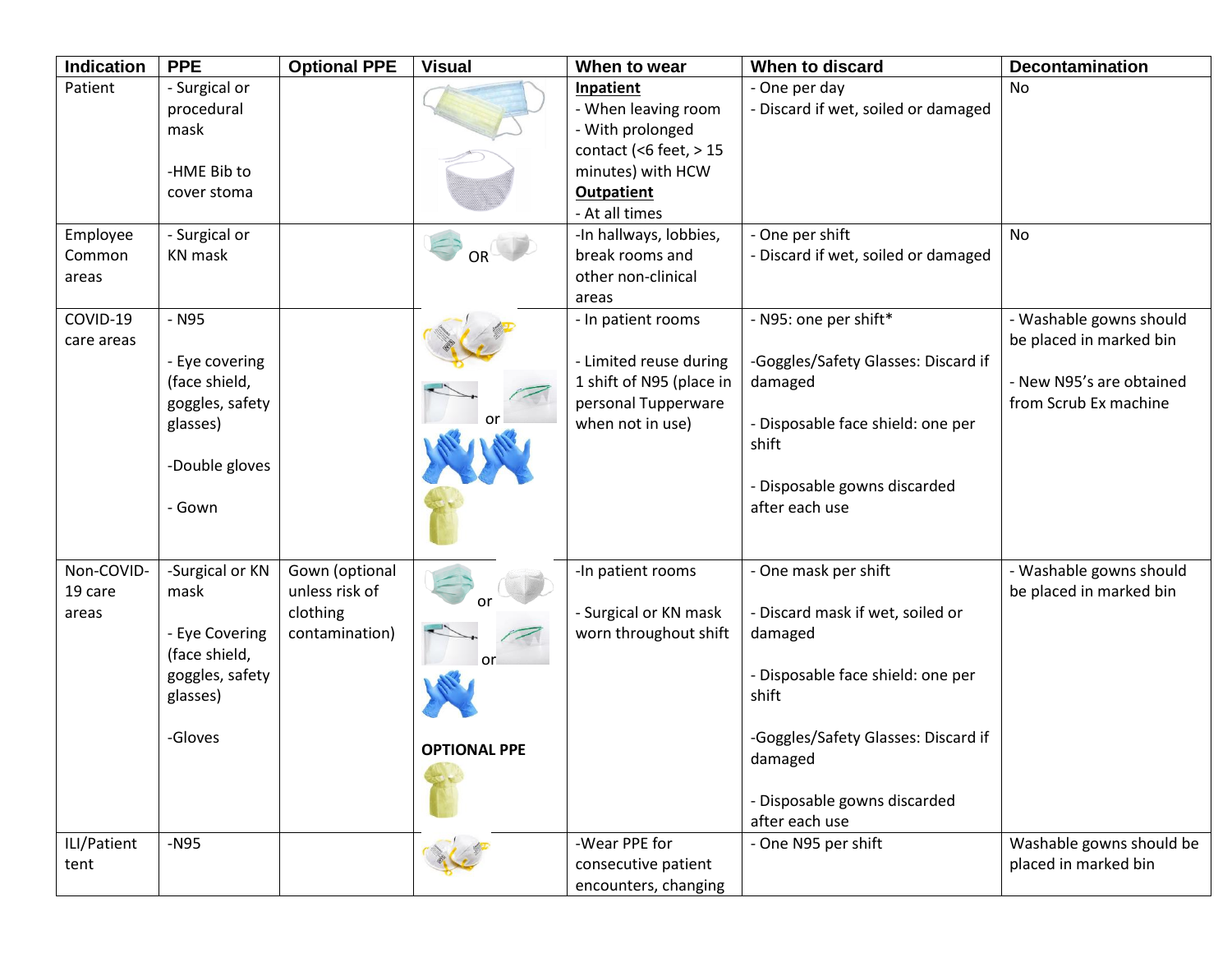|              | -Eye Covering   |                  |                     | outer layer of gloves      | - Disposable face shield: one per   | New N95's are obtained |
|--------------|-----------------|------------------|---------------------|----------------------------|-------------------------------------|------------------------|
|              | (face shield,   |                  |                     | in between patients        | shift                               | from Scrub Ex machine  |
|              | goggles, safety |                  |                     |                            |                                     |                        |
|              | glasses)        |                  |                     |                            | - Goggles/Safety Glasses: Discard   |                        |
|              |                 |                  |                     |                            | if damaged                          |                        |
|              | -Double gloves  |                  |                     |                            |                                     |                        |
|              |                 |                  |                     |                            | - Gown: change as needed and        |                        |
|              | -Gown           |                  |                     |                            | prior to breaks                     |                        |
| Ambulatory   | Surgical or KN  | -N95 (For staff  |                     | - In exam rooms            | - One mask per shift (One N95 per   | New N95's are obtained |
| – Non        | mask            | performing       |                     |                            | week for non-covid-19 patients)     | from Scrub Ex machine  |
| COVID-19     |                 | procedures       |                     | - Surgical or KN mask      |                                     |                        |
|              | -Eye Covering   | within 6 feet of |                     | worn throughout shift      | - Discard mask if wet, soiled or    |                        |
|              | (face shield,   | patients who     | or                  |                            | damaged                             |                        |
|              | goggles, safety | must be          |                     |                            |                                     |                        |
|              | glasses)        | unmasked for     |                     |                            | - Disposable face shield: one per   |                        |
|              |                 | >10 minutes)     |                     |                            | shift                               |                        |
|              | -Gloves         |                  | <b>OPTIONAL PPE</b> |                            |                                     |                        |
|              |                 | Gown (optional   |                     |                            | -Goggles/Safety Glasses: Discard if |                        |
|              |                 | unless risk of   |                     |                            | damaged                             |                        |
|              |                 | clothing         |                     |                            | - Disposable gowns discarded        |                        |
|              |                 | contamination)   |                     |                            | after each use                      |                        |
|              |                 |                  |                     |                            |                                     |                        |
| Ambulatory   | $-N95$          |                  |                     | - In exam rooms            | *COVID +: One N95/day               | New N95's are obtained |
| (COVID + or  |                 |                  |                     |                            | *High-Risk aerosol: One N95/case    | from Scrub Ex machine  |
| Aerosolizing | - Eye Covering  |                  |                     | <b>Expanded use of N95</b> | *Low-risk aerosol: One N95/day      |                        |
| Procedures)  | (face shield,   |                  |                     | and face shield            |                                     |                        |
|              | goggles, safety |                  |                     |                            | - Discard N95 if wet, soiled or     |                        |
|              | glasses)        |                  |                     |                            | damaged                             |                        |
|              |                 |                  |                     |                            |                                     |                        |
|              | -Double gloves  |                  |                     |                            | - Disposable face shield: one per   |                        |
|              |                 |                  |                     |                            | shift                               |                        |
|              | -Gown           |                  |                     |                            |                                     |                        |
|              |                 |                  |                     |                            | -Goggles/Safety Glasses: Discard if |                        |
|              |                 |                  |                     |                            | damaged                             |                        |
|              |                 |                  |                     |                            |                                     |                        |
|              |                 |                  |                     |                            | - Disposable gowns discarded        |                        |
|              |                 |                  |                     |                            | after each use                      |                        |
|              |                 |                  |                     |                            |                                     |                        |